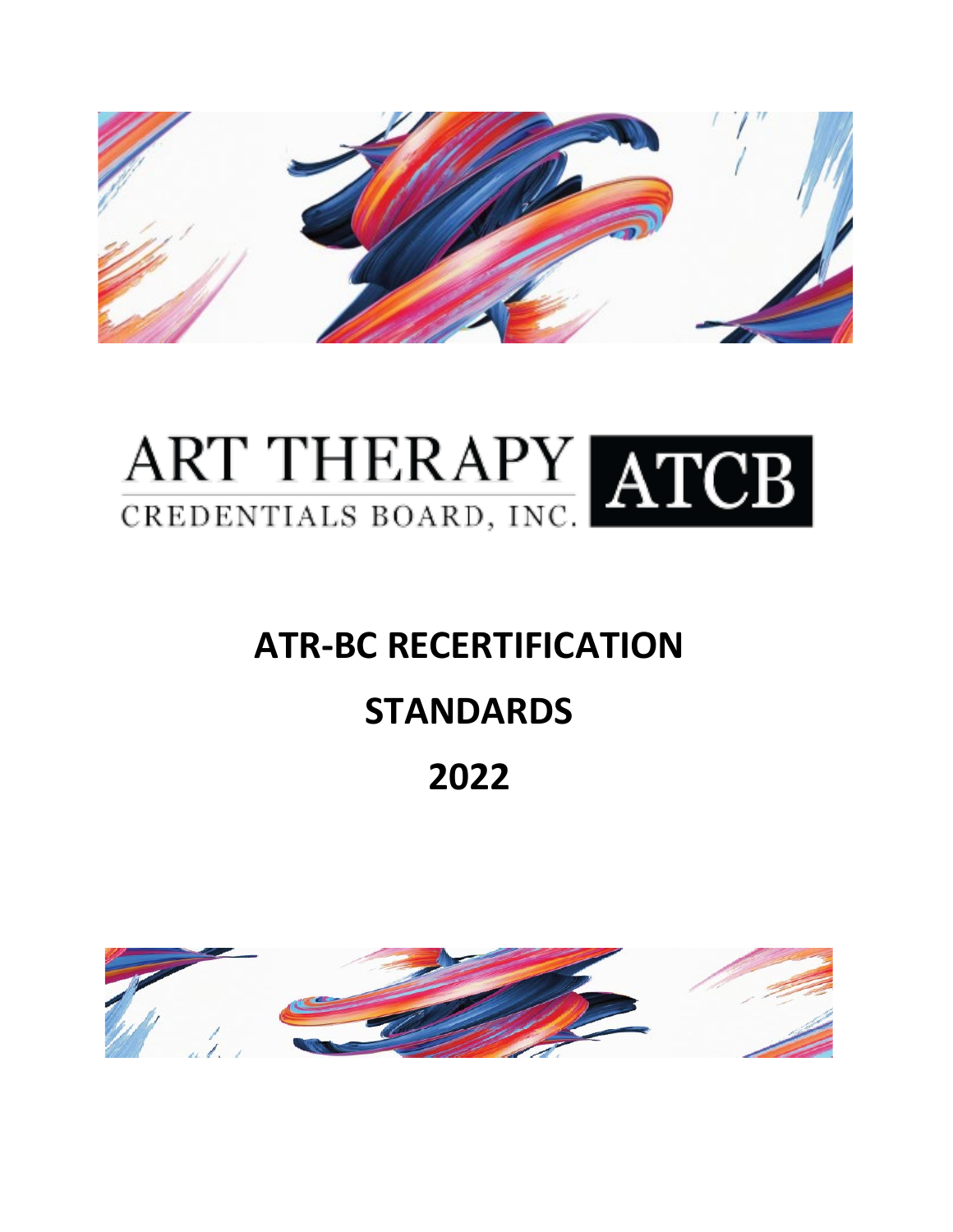

#### **BOARD RECERTIFICATION STANDARDS for the ATR-BC**

An ATR-BC is a registered art therapist (ATR) who has Board Certification. In addition to the completion of the annual renewal of the ATR credential, all Board Certified Art Therapists (ATR-BCs) must recertify their board certification (BC) every five (5) years. The purpose of the recertification process is to ensure that all art therapists board certified by the ATCB continue to meet standards for board certification.

The standards are demonstrated by the accrual of 100 qualifying continuing education credits during the five-year certification cycle or by re-taking and passing the Art Therapy Credentials Board Examination (ATCBE), updated annually.

The five (5) year Recertification requirement, an industry-standard time frame, ensures that registered art therapists with board certification (ATR-BC) are current in maintaining the knowledge and skills necessary to demonstrate proficiency in the field in order to protect the public.

Those wishing to recertify by taking and passing the exam must apply for and pay the examination fee in addition to the recertification application and fee. The application to take the exam is available online. Credential holders choosing this option must ensure satisfactory exam results before their recertification due date.

Candidates who fail to complete the recertification process outlined in this document but still wish to be board certified must re-apply for certification and take the examination. Until that process is complete, they must cease in using the Board Certified title or credential.

For ATR-BCs who are also carry the Art Therapy Credentialed Supervisor (ATCS), failure to complete the board recertification process will result in simultaneous loss of the supervisor (ATCS). Board certification is a prerequisite for the ATCS.

Failure to complete the ATR-BC recertification process does not affect Registration as an Art Therapist (ATR). However, the annual renewal of the ATR must be completed every year. Annual renewals for the ATR credential are April 1 through June 30.

If the ATR credential is not renewed by June 30, the board certification distinction will be inactive until the ATR is reinstated. Therefore, Registration as an art therapist (ATR) is a board certification requirement.

#### **Recertification and renewal are separate processes with separate applications and seperate fees**

The remainder of this document outlines procedures for persons who plan to recertify their board certification (BC) by accruing continuing education credits (CECs). These recertification standards should be reviewed in their entirety before starting the recertification application.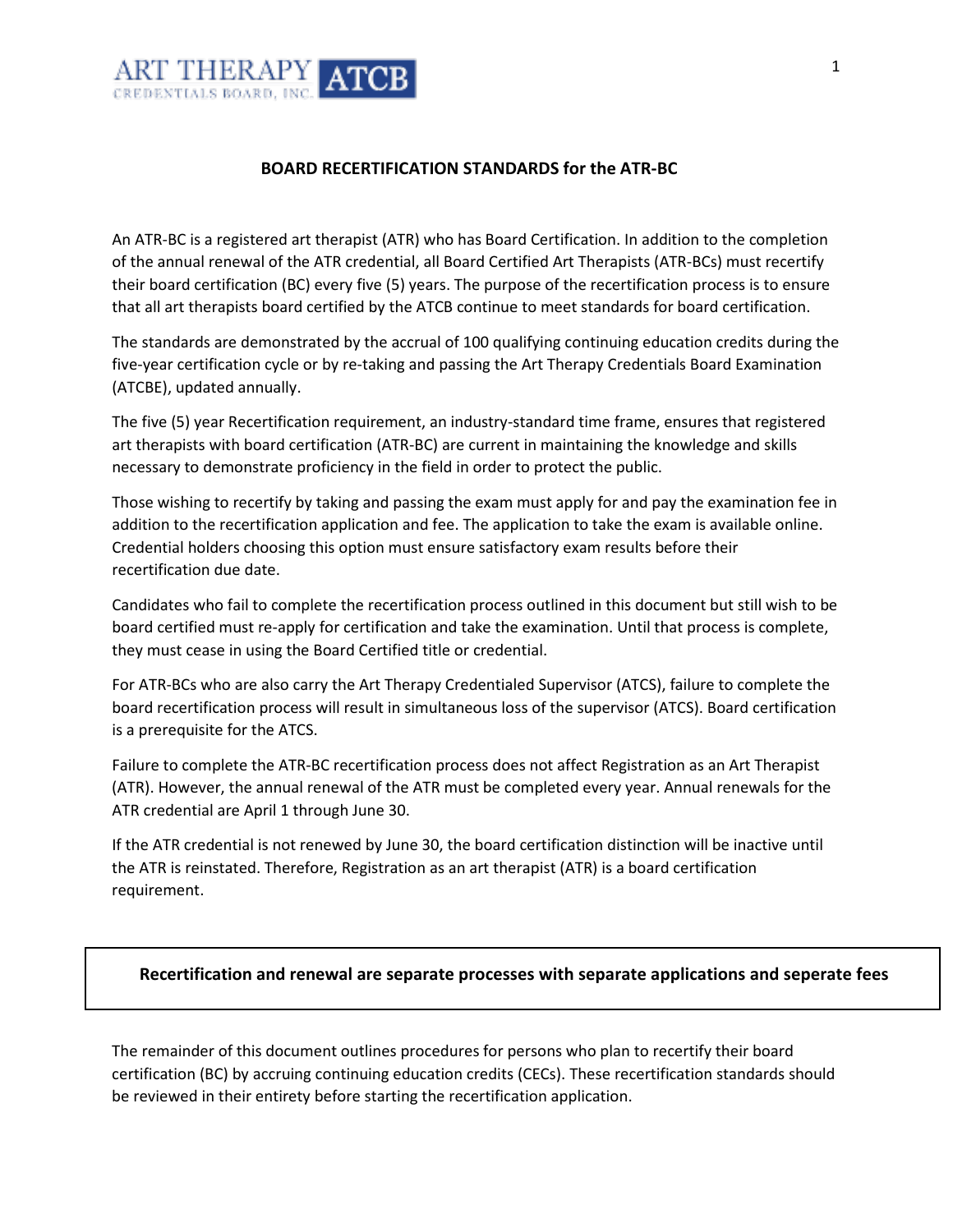

#### **RECERTIFICATION PROCESS**

**The recertification application must be completed on the MyATCB portal.** If you do not have an account on MyATCB, please create one as soon as possible. Step-by-step directions to creating an account on MyATCB can be found here[: https://www.atcb.org/wp-content/uploads/2021/06/Creating](https://www.atcb.org/wp-content/uploads/2021/06/Creating-an-account-on-MYATCB.pdf)[an-account-on-MYATCB.pdf](https://www.atcb.org/wp-content/uploads/2021/06/Creating-an-account-on-MYATCB.pdf)

# **Paper recertifications require board approval. Please contact the National Office at atcbinfo@atcb.org to make this request.**

- 1) It is highly recommended that all Art Therapists with Board Certification maintain a file with the following:
	- A copy of the current ATCB recertification standards. These standards are located in your MyATCB portal
	- Update the CE tracker located within MyATCB portals.
	- Approved audit documentation for CECs as they are acquired (examples given below).
- 2) The recertification window opens annually on April 1 and closes on June 30. The ATCB National Office will send a recertification notification to the email on file. Please log onto MyATCB to ensure that the email on file is the correct way to reach you. Although the ATCB does allow a 30 day grace period (July 1 through July 31), there is a \$ 30 late fee to complete the recertification application during this 30 day grace period.
- 3) All Art Therapists with Board Certification are required to complete the CE tracker, which is located in the recertification application.
	- If you add CEs into the Continuing Education application on your MyATCB portal, these will populate your recertification application.

#### **the ATCB no longer accepts handwritten CEC tracking forms.**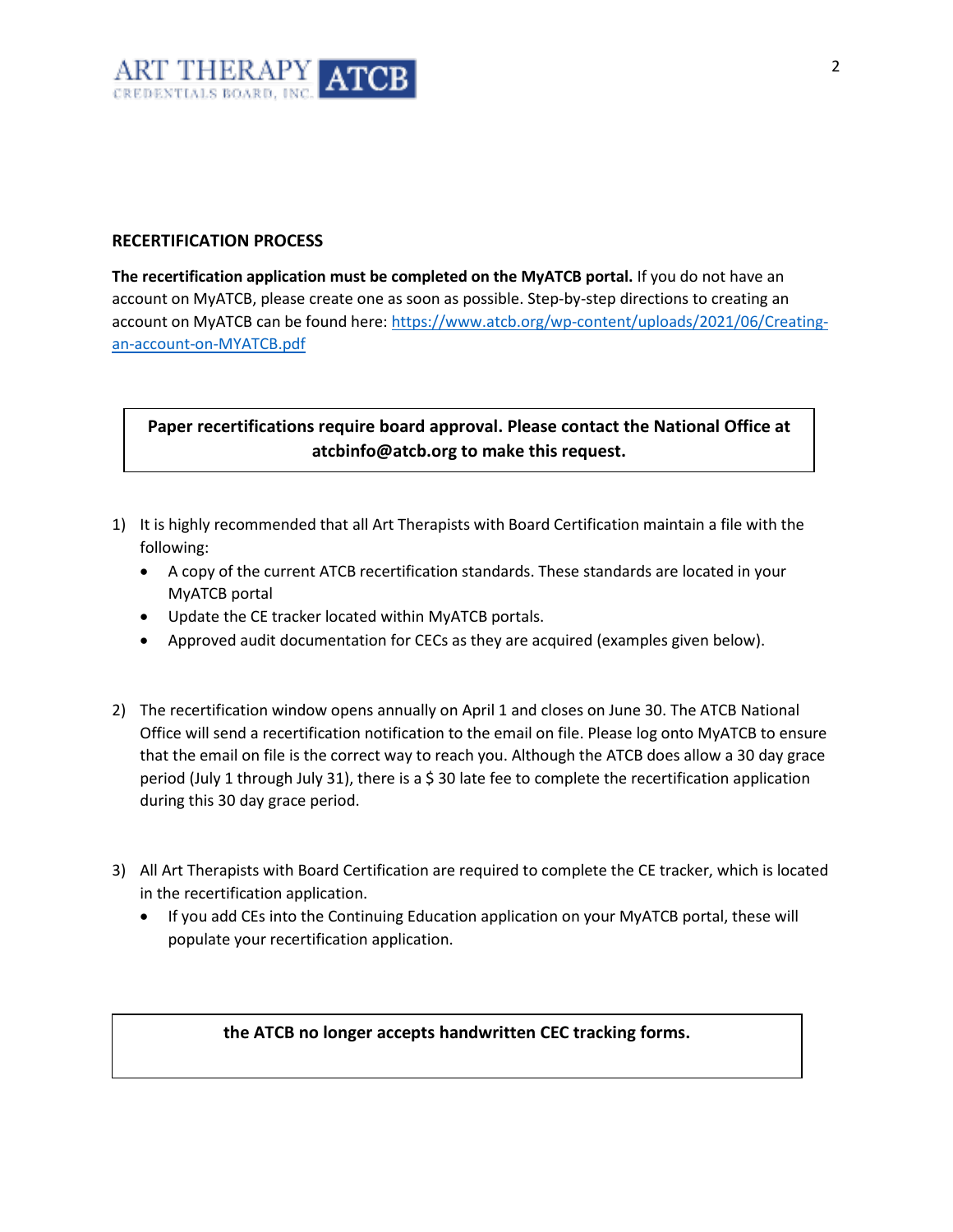

- 4) The CE tracker requires the following information about each activity:
	- CE type
	- Program Name
	- Content Area
	- Sponsor
	- Accrediting Agency (examples of these are found in the recertification standards)
	- Start and End Date
	- Hours

**Annually, a maximum of ten percent (10%) of those due to recertify will be selected randomly for an audit**. Only audited candidates must submit supporting documents to verify continuing education activities outlined on their CE tracker. Documentation must be supplied in English.

#### **Please see AUDIT COMPLIANCE for additional details if you are selected for an audit.**

- 5) Each candidate will be notified of the outcome of their recertification via the email on file with the ATCB. If approved, a new certificate will be uploaded to your MyATCB portal.
- 6) A candidate who successfully meets the requirements for recertification and submits the annual maintenance fee has the right to use the title "Board Certified Art Therapist" and use the credential ATR-BC after their name.

**A candidate who dies not meet the criteria for recertification should reference the section "Application Deficiencies" below for information about non-approval.** If you have not completed the required CECs, you may:

- Apply for an extension of up to three (3) months. The extension fee is \$50. The extension is for recertification only. Recertification Extension applications are found in MyATCB portals.
- Apply to take the ATCB Examination (ATCBE). Upon receiving a passing score, you will be recertified automatically. The fee for the ATCBE is \$275
- Apply for Retired Stats (Lifetime vs. Annual). The fee for lifetime is \$150. The fee for annual is \$25
- Apply for Temporary Inactive Status. The Temporary Inactive Status fee is \$25
- Choose to relinquish your Board Certification by sending us your statement of relinquishment of your BC to atcbinfo@atcb.org.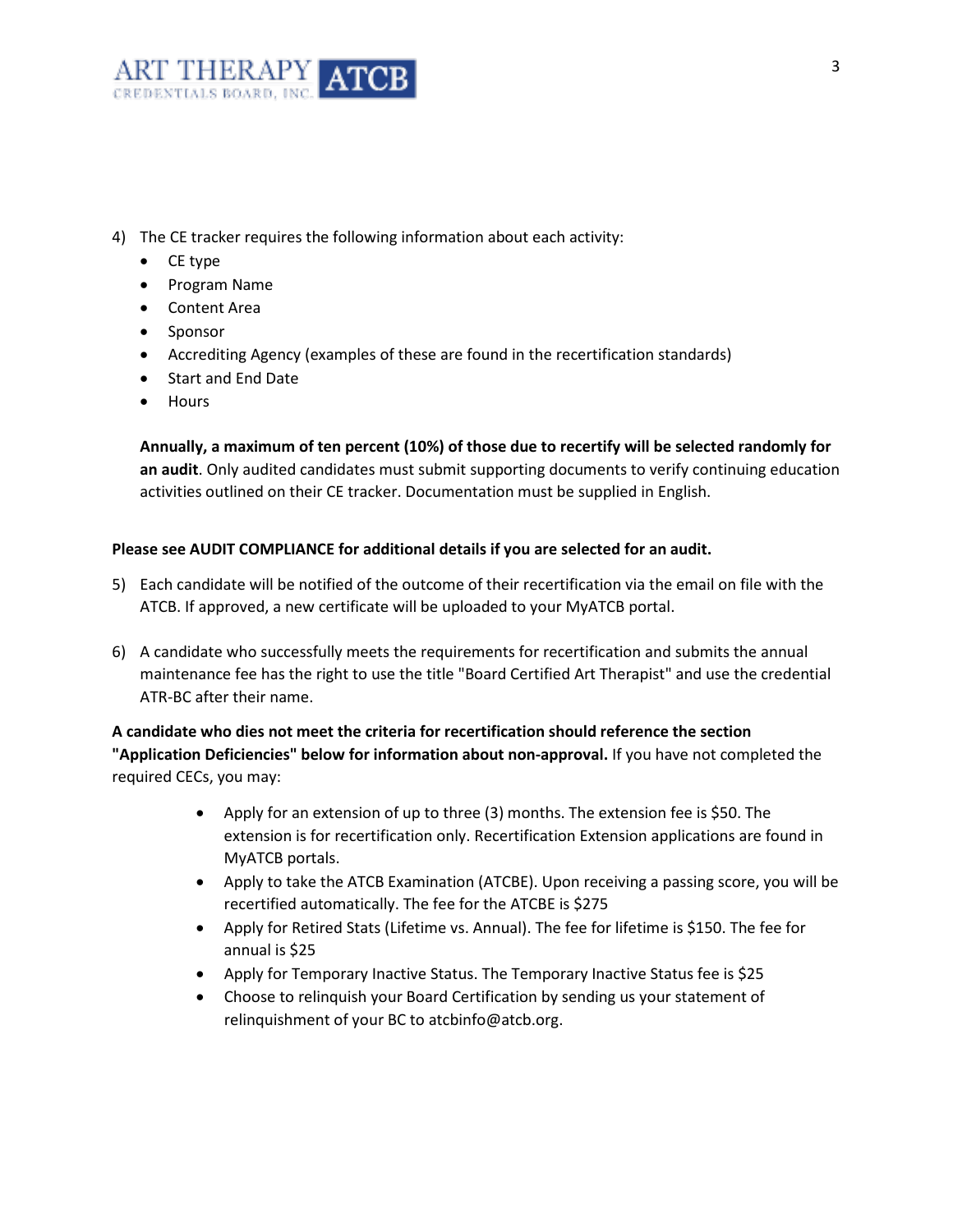

**Step-by-step directions on the recertification process can be found here: <https://www.atcb.org/wp-content/uploads/2022/02/Recertfying-on-MyATCB.pdf>**

#### **RECERTIFICATION CYCLE TIME FRAME**

- 1) All certification periods begin with a July 1 date, approximately five years following the initial certification date.
- 2) All recertifications are due by June 30. There is a 30 day grace period with a \$30 late fee.
- 3) The time period during which CECs are counted for your first cycle begins with your certification date and continues until you submit materials for your recertification due date.
- 4) Because the date you take the examination may result in you having less than five years in your first cycle, there is a grace period of 90 days before the original certification or recertification. Any CECs accrued may be carried forward to count toward the following certification cycle. This example will clarify this procedure:
	- You attend the AATA conference within 90 days after sitting for the exam to obtain your original board certification. You may include any CECs you earned at the conference when the time comes for you to recertify, even though technically, those CECs were accrued before your board certification began

There is no maximum number of CECs which may be carried over. Simply put, any CECs obtained during the 90 days preceding any five-year cycle that are not submitted may be carried over into the next recertification cycle.

## **RECERTIFICATION REQUIREMENTS**

- 1) Accrual of at least 100 eligible CECs in the 5-year cycle
	- A **minimum of six (6) hours** must be attained in the content area of **Ethics.**
	- Educational activities focused on art methods or techniques (without reference to therapeutic uses) are **limited to ten (10) CECs per cycle**.
	- Participation in a juried art exhibition is limited **to one show, or ten (10) CECs**, per cycle.
- 2) Completing the recertification application and CE tracker, ethics attestation, and the 5-year recertification fee payment. The recertification fee is \$100. This fee is separate from the annual renewal fees of the ATR and/or ATCS credential.

## **CONTINUING EDUCATION ELIGIBLE CONTENT AREAS**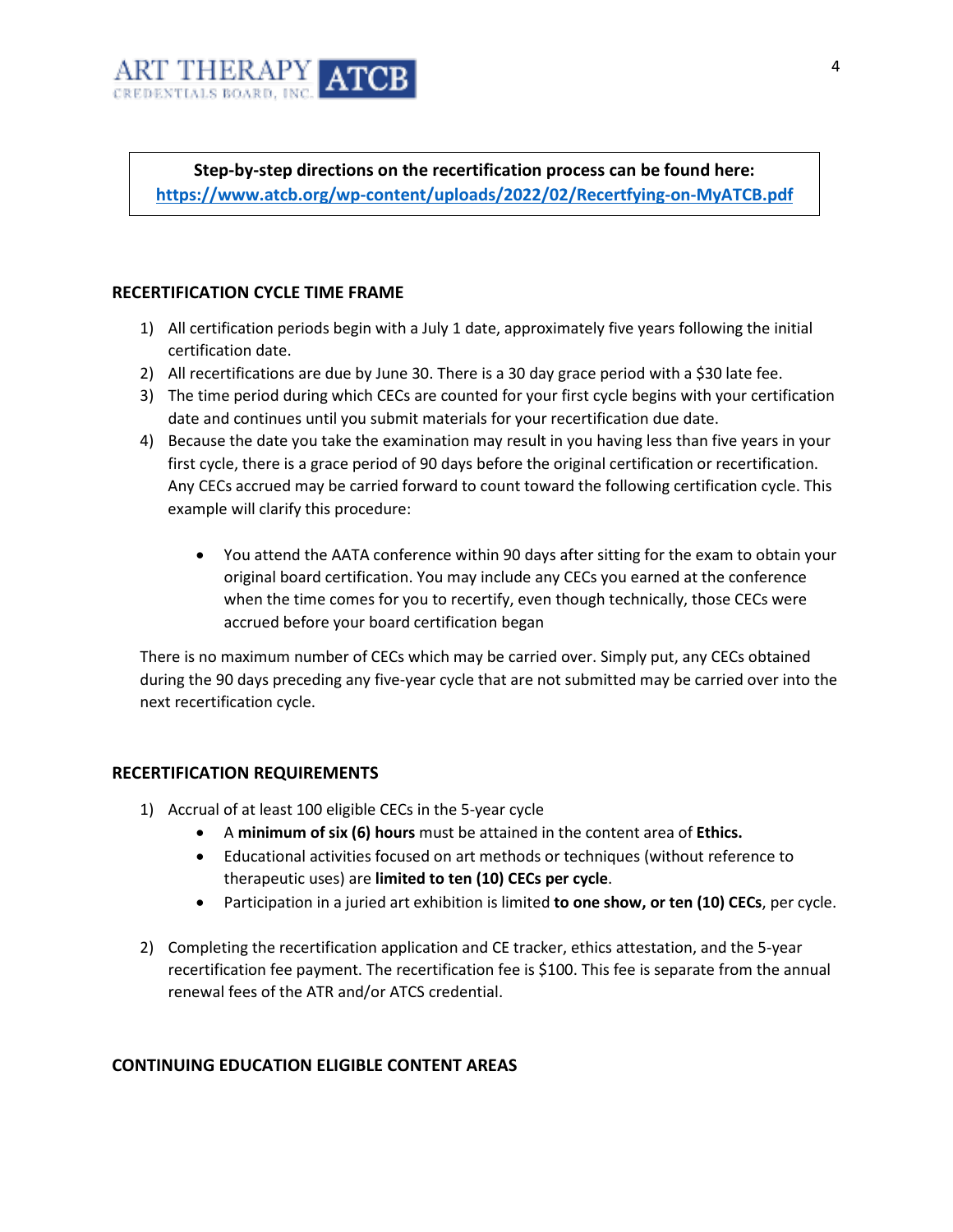

Whether attended, taught, or produced, each activity must fall into one of the following content areas and be recorded by that content area number on the CEC log

#### 1: Psychological and Psychotherapeutic Theories and Practice

- 2: Art Therapy Assessment
- 3: Art Therapy Theory and Practice
- 4: Client Populations and Multicultural Competence

5: Art Therapy and Media (see restrictions given in the preceding section for courses covering only art technique and for juried art exhibitions)

- 6: Professional Issues (e.g., supervision; building a private practice; art therapy and social action)
- 7: Ethics (minimum of 6 CECs per 5-year cycle)

# **CEC ACTIVITY VALUES**

CECs may be earned for the following activities, provided that they fall within the Eligible Content Areas:

- One (1) CEC per clock hour for attendance at lectures, workshops, and other professional educational venues.
- Three (3) CECs per clock hour for presenting lectures, workshops, and other eligible education programs in a professional setting (not to a lay audience; see "Program Eligibility" below). A particular presentation/activity may be counted only once per recertification cycle.
- Three (3)CECs per year of service as a reviewer on a peer-review journal. Five (5) CECs per year for service as an editor of a peer-review journal.
- Five (5) CECs per published abstract, book review, or video review.
- Five (5) CECs per one (1) semester credit hour for teaching or taking a graduate or undergraduate course in any eligible content areas. Each course title can be counted only once per recertification cycle.
- Ten (10) CECs per peer-reviewed published article or professionally produced video.
- Ten (10) CECs per acceptance in a juried art exhibition. (Documentation should include artist's name, juror's name, and exhibition date).
- Twenty (20) CECs per juried or peer-reviewed published book chapter or monograph. Seventyfive (75) CECs per published (not self-published) edited or co-authored book. One hundred (100) CECs per published (not self-published) authored book.

Please recertification application instructions found [here](https://www.atcb.org/wp-content/uploads/2022/02/Recertfying-on-MyATCB.pdf) to see sample CE trackers

**Note: Applicants who have items they deem to be of professional quality self-published or published in non-peer-reviewed publications may apply for pre-review as described below.**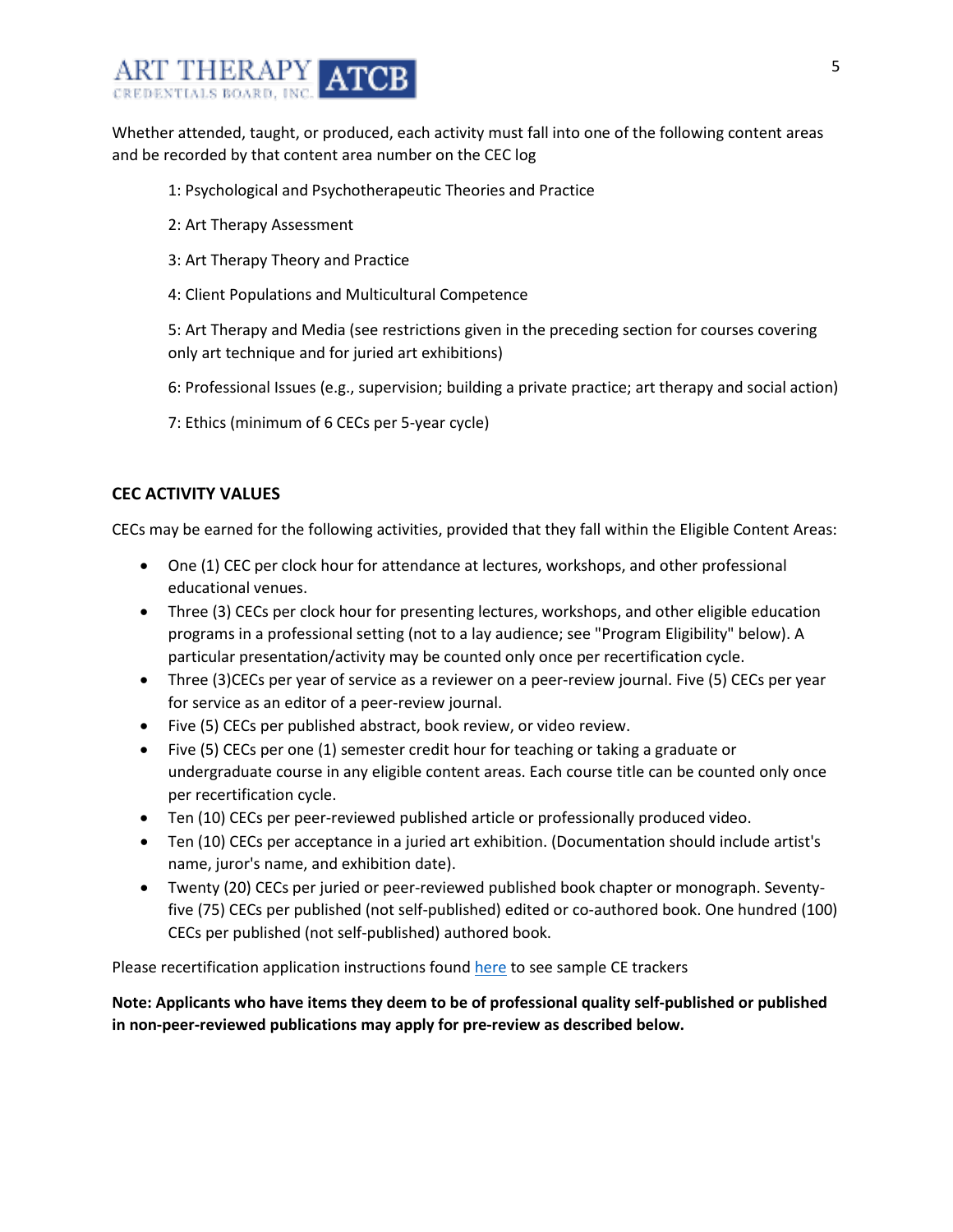

#### **PROGRAM ELIGIBILITY**

CECs will be accepted for all courses or events that fit in the ATCB Eligible Content Areas and that are presented or approved by any of the following art therapy, mental health, or behavioral sciences entities: state licensing authority, national professional organization, or national credentialing body for continuing education credit. Usually, pre-event advertising, registration materials, and conference attendance certificates for approved professional education will state such approval. Documentation collected should include descriptive programs or catalogs and verification of attendance.

Programs provided by state art therapy associations that are chapter members of the American Art Therapy Association will be accepted for recertification if proper program documentation is provided to attendees (evidence of content matter covered, such as a descriptive program or catalog, and documentation of participation, such as a certificate of attendance).

Inservice, grand rounds or case presentations provided by an accredited or incorporated agency or institution on topics contained in the content areas are eligible if proper program documentation is provided (evidence of content matter covered, such as a descriptive agenda or program, and documentation of participation, such as verification of attendance). However, training such as workplace safety, harassment, first aid, infectious disease, etc., is not eligible.

Remote education courses and online juried art exhibitions are eligible if they are within the suitable content areas and meet the foregoing program eligibility requirements.

**Step-by-step directions on the recertification process can be found here: /wpcontent/uploads/2022/03/CE-tracker-instructions-2022.pdf**

#### **OPTIONAL PRE-REVIEW SERVICE**

The Art Therapy Credentials Board will review any CEC materials for acceptability for a \$25 fee. Materials may be submitted at any time during the 5-year recertification cycle but must be submitted before the end of the cycle-no later than June 30. The application for recertification pre-review can be found in MyATCB portals.

#### **AUDIT COMPLIANCE**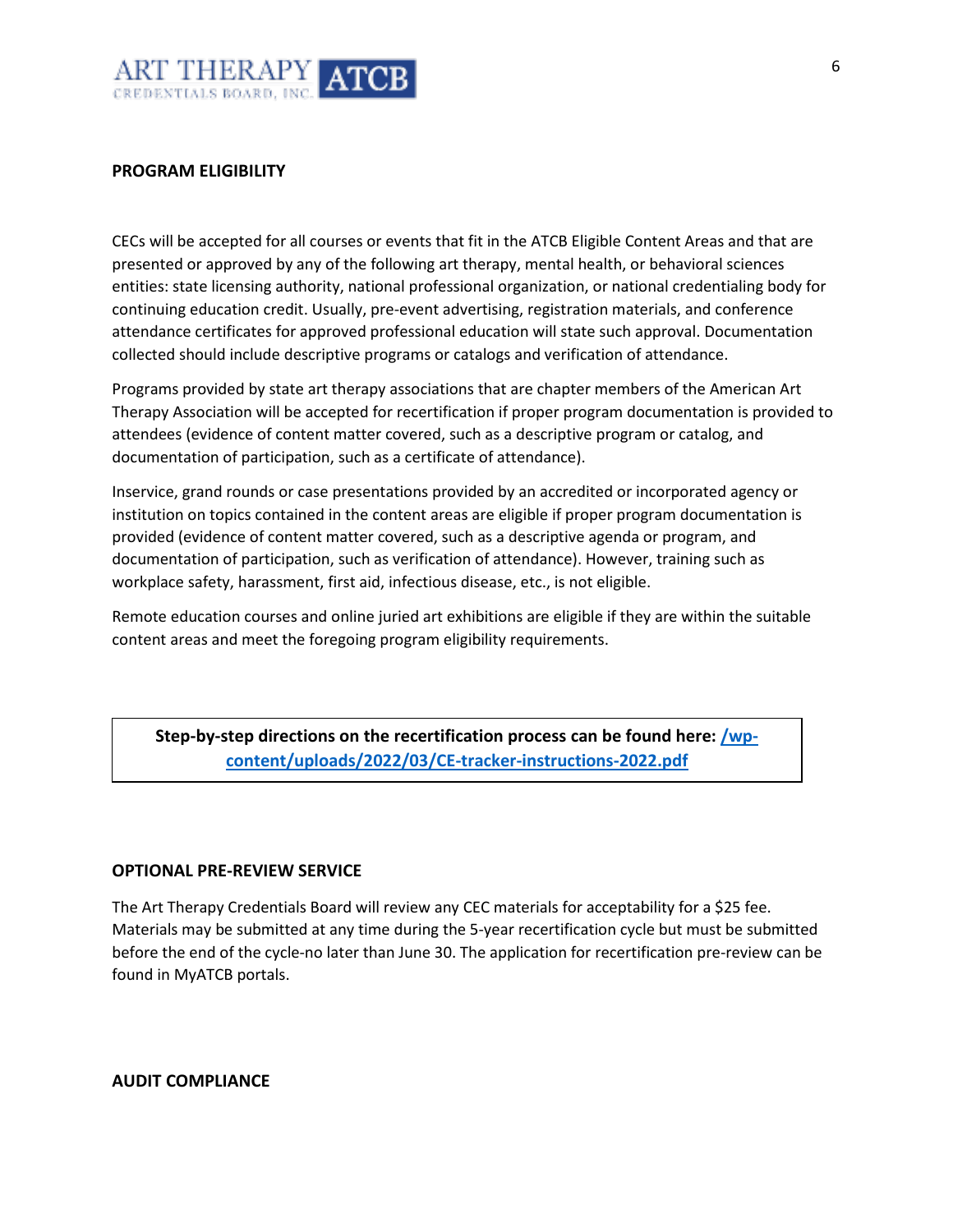

Annually, a maximum of ten percent (10%) of each year's candidates for board recertification will be selected at random for audit. Applicants being audited will complete the steps listed above in the section titled "Recertification Requirements." In addition, to accompany the CE tracker audited applicants must upload documentation to verify all items included on the tracker.

Acceptable forms of documentation include:

- Programs or catalogs for conferences and symposia and accompanying certificates of attendance or completion that show the applicant's name. Note that these may need to be accessed online and printed out in some cases. It is recommended that this be done at the time and kept in your personal CEC file, as they may not be available for access at the time of recertification.
- Official transcripts for courses taken.
- Course syllabi for teaching graduate or undergraduate courses and a photocopy of the university catalog or printout of the webpage showing course, instructor, and semester/year course were taught.
- Signed letters on the letterhead of organizations or institutions for whom non-academic workshops were given or courses taught.
- Photocopies of sections of published material, inclusive of publication name, author, and date of publication.
- For juried art exhibition, a program, brochure, catalog, newspaper article, or printout from a website provides the exhibition date(s) and the artist's and juror's identity.

## **APPLICATION DEFICIENCES**

If an application for recertification is determined to contain deficiencies, the candidate will be notified. The candidate will have ninety (90) days to clarify the deficiency, provide additional information regarding the CECs submitted, and/or provide documentation of any CECs earned since being notified of the deficiencies.

Recertification candidates who have been notified of deficiencies will be placed in pending status during the ninety (90) day period mentioned above. If the documentation that verifies compliance with recertification requirements is submitted within that time frame, pending will be removed and recertification granted. **All candidates for recertification, regardless of status, must abide by the ATCB Code of Professional Practice.**

## **ETHICS REVIEW**

If you have answered yes to any of the questions on the ethics attestation, please provide any/all documents and other information related to the affirmative response. Providing any and all such information will help expedite your application or renewal. If you do not present any and all such information, your recertification will likely be delayed, and the information will likely be requested by an